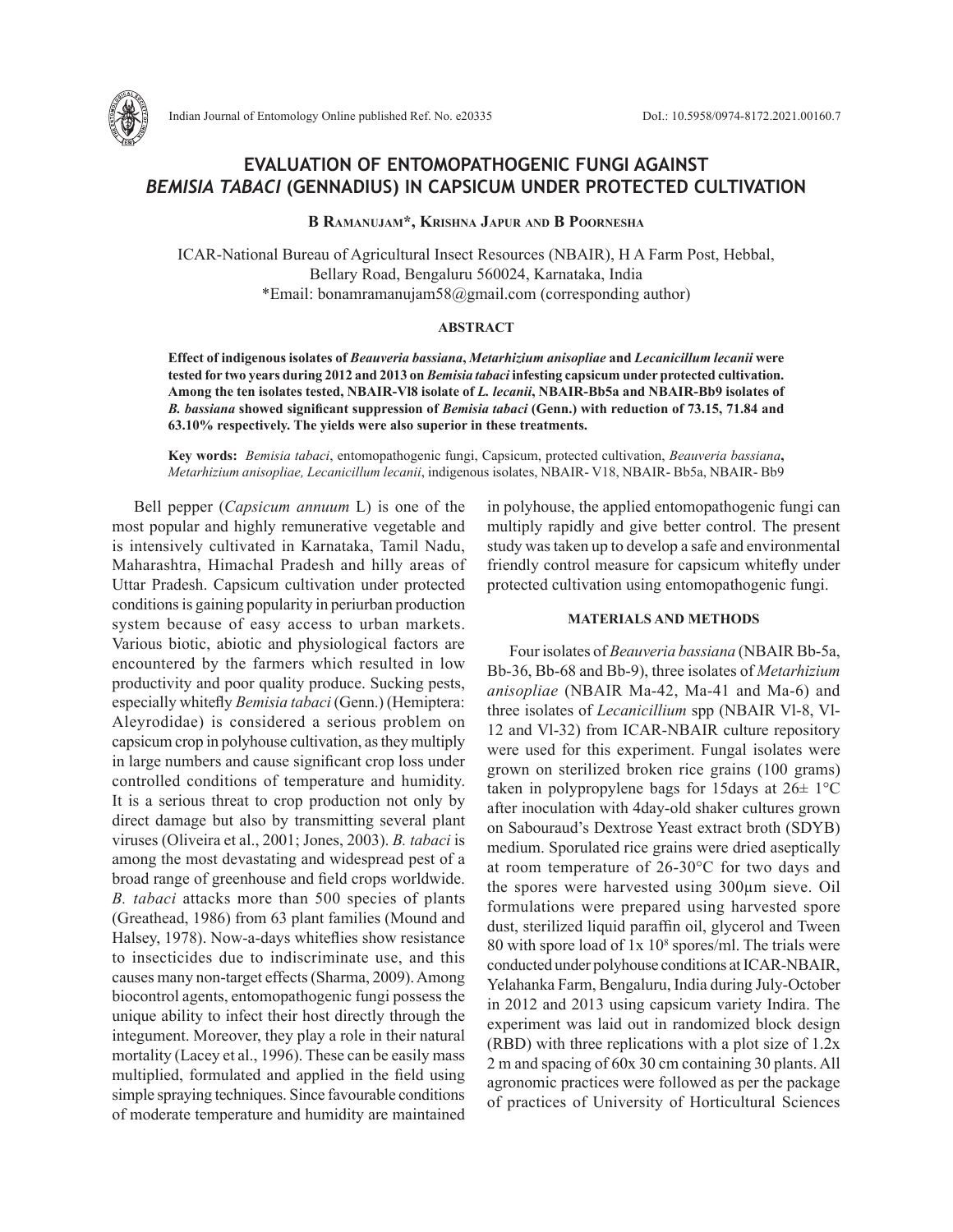| í                      |  |
|------------------------|--|
|                        |  |
|                        |  |
| $-20.4$ M $+20.7$<br>ĺ |  |
|                        |  |
|                        |  |
| .<br>.<br>.            |  |
| .<br>ی                 |  |
| ţ                      |  |
| is s si                |  |
|                        |  |
|                        |  |
| cs<br>I                |  |
| i<br>E                 |  |
|                        |  |

| <u>ದ</u>    | Isolate        |                                  | 2012      |                                                    |               |                                                                        | 2013          |                                                                                                                                                                                                                                                                                                               |         |                                                                                                                      | Pooled        |                                                                                                                 |              |       |
|-------------|----------------|----------------------------------|-----------|----------------------------------------------------|---------------|------------------------------------------------------------------------|---------------|---------------------------------------------------------------------------------------------------------------------------------------------------------------------------------------------------------------------------------------------------------------------------------------------------------------|---------|----------------------------------------------------------------------------------------------------------------------|---------------|-----------------------------------------------------------------------------------------------------------------|--------------|-------|
| ,<br>Ž      |                | No. of                           | $\%$      | Yield                                              | Yield         | No. of                                                                 | $\frac{6}{6}$ | Yield                                                                                                                                                                                                                                                                                                         | Yield   | No. of                                                                                                               | $\frac{6}{6}$ | Yield                                                                                                           | Yield        | C:B   |
|             |                | whiteflies/                      | reduction | $\mathbf{(kg)}$                                    | $t^\prime$ ha | whiteflies                                                             | reduction     | (kg)                                                                                                                                                                                                                                                                                                          | $t/\ln$ | whiteflies                                                                                                           | reduction     | $\overline{\mathrm{ (kg)}}$                                                                                     | $t\prime$ ha | ratio |
|             |                | plant                            | over      | lant                                               |               | plant                                                                  | over          | Plant                                                                                                                                                                                                                                                                                                         |         | plant                                                                                                                | over          |                                                                                                                 |              |       |
|             |                |                                  | control   |                                                    |               |                                                                        | control       |                                                                                                                                                                                                                                                                                                               |         |                                                                                                                      | control       |                                                                                                                 |              |       |
|             | $Bb-5a$        | 7.12 <sup>a</sup>                | 66.67     | 2.18 <sup>ab</sup>                                 | 104.9         | 6.98 <sup>a</sup>                                                      | 75.12         | $2.42^{\circ}$                                                                                                                                                                                                                                                                                                | 118.    | 7.05 <sup>a</sup>                                                                                                    | 71.84         | 2.30 <sup>ab</sup>                                                                                              | 111.5        | 3.25  |
|             |                |                                  |           | $(1.64)$ .82 $^{\rm{de}}$                          |               | $(2.73)$<br>20.18 <sup>b</sup>                                         |               | $(1.71)$<br>1.94 <sup>de</sup>                                                                                                                                                                                                                                                                                |         | $(2.66)$<br>18.57 <sup>bc</sup>                                                                                      |               |                                                                                                                 |              |       |
| $\mathbf 2$ | Bb-36          | $(2.76)$<br>16.96 <sup>bc</sup>  | 20.60     |                                                    | 85.1          |                                                                        | 30.24         |                                                                                                                                                                                                                                                                                                               | 91.7    |                                                                                                                      | 25.42         | $(1.67)$<br>1.88 <sup>de</sup>                                                                                  | 88.4         | 2.46  |
|             |                | (4.18)                           |           | (1.52)                                             |               |                                                                        |               |                                                                                                                                                                                                                                                                                                               |         |                                                                                                                      |               | (1.54)                                                                                                          |              |       |
| ç           | Bb-68          | 14.11 <sup>ab</sup>              | 34.09     | $.98^{\rm bc}$                                     | 93.9          | $(4.55)$<br>17.36 <sup>b</sup>                                         | 38.27         |                                                                                                                                                                                                                                                                                                               | 82.9    | $(4.37)$<br>15.73 <sup>b</sup>                                                                                       | 36.18         |                                                                                                                 | 88.4         | 2.46  |
|             |                |                                  |           |                                                    |               |                                                                        |               |                                                                                                                                                                                                                                                                                                               |         | (4.03)                                                                                                               |               |                                                                                                                 |              |       |
| 4           | $Bb-9$         | $(3.82)$<br>$8.39$ <sup>ab</sup> | 60.73     | $(1.57)$<br>$2.12^{ab}$<br>$(1.62)$<br>$2.01^{bc}$ | 101.6         | $(4.23)$<br>9.71 <sup>ab</sup><br>(3.20)                               | 65.47         |                                                                                                                                                                                                                                                                                                               | 115.9   | $9.05^{ab}$                                                                                                          | 63.10         | $1.88^{\text{de}}$<br>(1.54)<br>2.25 <sup>ab</sup>                                                              | 108.8        | 3.14  |
|             |                | (2.98)                           |           |                                                    |               |                                                                        |               |                                                                                                                                                                                                                                                                                                               |         | (3.09)                                                                                                               |               | (1.66)                                                                                                          |              |       |
| n           | $Ma-42$        | $19.41^{\circ}$                  | 9.13      |                                                    | 95.6          | 19.98 <sup>b</sup>                                                     | 28.95         |                                                                                                                                                                                                                                                                                                               | 87.3    | $19.70^{\circ}$                                                                                                      | 19.04         |                                                                                                                 | 91.4         | 2.56  |
|             |                |                                  |           |                                                    |               |                                                                        |               |                                                                                                                                                                                                                                                                                                               |         | (4.49)                                                                                                               |               |                                                                                                                 |              |       |
| $\circ$     | $Ma-41$        | $(4.46)$<br>15.84 <sup>bc</sup>  | 25.85     | $(1.58)$<br>$1.62^{\text{de}}$                     | 74.1          | $(4.53)$<br>12.53 <sup>ab</sup>                                        | 55.45         |                                                                                                                                                                                                                                                                                                               | 105.5   | $14.78^{b}$                                                                                                          | 40.65         |                                                                                                                 | 89.8         | 2.51  |
|             |                |                                  |           |                                                    |               |                                                                        |               |                                                                                                                                                                                                                                                                                                               |         |                                                                                                                      |               |                                                                                                                 |              |       |
|             | $Ma-6$         | $(4.04)$<br>17.19 <sup>bc</sup>  | 19.53     | $1.46$<br>$.52def$                                 | 68.6          | $(3.61)$<br>16.23 <sup>b</sup>                                         | 42.29         |                                                                                                                                                                                                                                                                                                               | 90.6    |                                                                                                                      | 30.91         |                                                                                                                 | 79.6         | 2.16  |
|             |                | (4.21)                           |           | (1.42)                                             |               |                                                                        |               | $\begin{array}{l} (1.50)\\ 1.78^{\text{st}}\\ 1.131)\\ 2.38^{\text{sb}}\\ 1.60)\\ 1.86^{\text{st}}\\ 1.30\\ 1.40\\ 1.54\\ 1.54\\ 1.54\\ 1.54\\ 1.55\\ 1.56\\ 1.56\\ 1.57\\ 1.57^{\text{sb}}\\ 1.50\\ 1.50\\ 1.51\\ 1.52\\ 1.57^{\text{sb}}\\ 1.51\\ 1.52\\ 1.57^{\text{sb}}\\ 1.51\\ 1.52\\ 1.57^{\text{sb}}$ |         | $\begin{array}{c} (3.91) \\ 16.71^{\text{b}} \\ (4.15) \\ 6.33^{\text{a}} \\ (2.50) \\ 15.97^{\text{b}} \end{array}$ |               | $1.949\n(1.50)\n(1.51)\n(1.52)\n(1.53)\n(1.54)\n(1.51)\n(1.52)\n(1.53)\n(1.54)\n(1.55)\n(1.56)\n(1.57)\n(1.58)$ |              |       |
|             | $VI-8$         | $6.18^{\rm a}$                   | 71.17     |                                                    | 114.8         |                                                                        | 77.00         |                                                                                                                                                                                                                                                                                                               | 125.8   |                                                                                                                      | 73.15         |                                                                                                                 | 120.3        | 3.53  |
|             |                | (2.58)                           |           | $2.36^a$<br>$(1.69)$                               |               | $(4.09)$<br>$6.47^a$<br>$(2.64)$<br>$15.16^b$<br>$(3.96)$<br>$(3.9)^a$ |               |                                                                                                                                                                                                                                                                                                               |         |                                                                                                                      |               |                                                                                                                 |              |       |
|             | $VI-12$        | $16.78^{bc}$                     | 21.45     | $1.48^{f}$                                         | 66.4          |                                                                        | 46.09         |                                                                                                                                                                                                                                                                                                               | 100.0   |                                                                                                                      | 33.77         |                                                                                                                 | 83.2         | 2.29  |
|             |                | (4.16)                           |           | $(1.41)$<br>1.86 <sup>cd</sup>                     |               |                                                                        |               |                                                                                                                                                                                                                                                                                                               |         | (4.06)                                                                                                               |               |                                                                                                                 |              |       |
| $\supseteq$ | $VI-32$        | $16.42^{bc}$                     | 23.17     |                                                    | 87.3          |                                                                        | 53.10         |                                                                                                                                                                                                                                                                                                               | 115.4   |                                                                                                                      | 38.14         |                                                                                                                 | 101.3        | 2.89  |
|             |                | (4.11)                           |           | (1.54)                                             |               | (3.70)                                                                 |               | (1.69)                                                                                                                                                                                                                                                                                                        |         | $14.81^b$<br>$(3.91)$<br>$24.74^c$                                                                                   |               |                                                                                                                 |              |       |
|             | Control        | $21.36^{\circ}$                  |           | .58 <sup>def</sup>                                 | 71.9          | $28.12^{\circ}$                                                        |               | $1.68^{t}$                                                                                                                                                                                                                                                                                                    | 77.4    |                                                                                                                      | ł             |                                                                                                                 | 74.7         | 2.00  |
|             |                | (4.68)                           |           | (1.44)                                             |               | $(5.35)$<br>7.66                                                       |               | (1.48)                                                                                                                                                                                                                                                                                                        |         | $(5.02)$<br>7.87                                                                                                     |               |                                                                                                                 |              |       |
|             | $CD (p=0.05%)$ | 6.96                             |           |                                                    |               |                                                                        |               |                                                                                                                                                                                                                                                                                                               |         |                                                                                                                      | ł             |                                                                                                                 | ł            |       |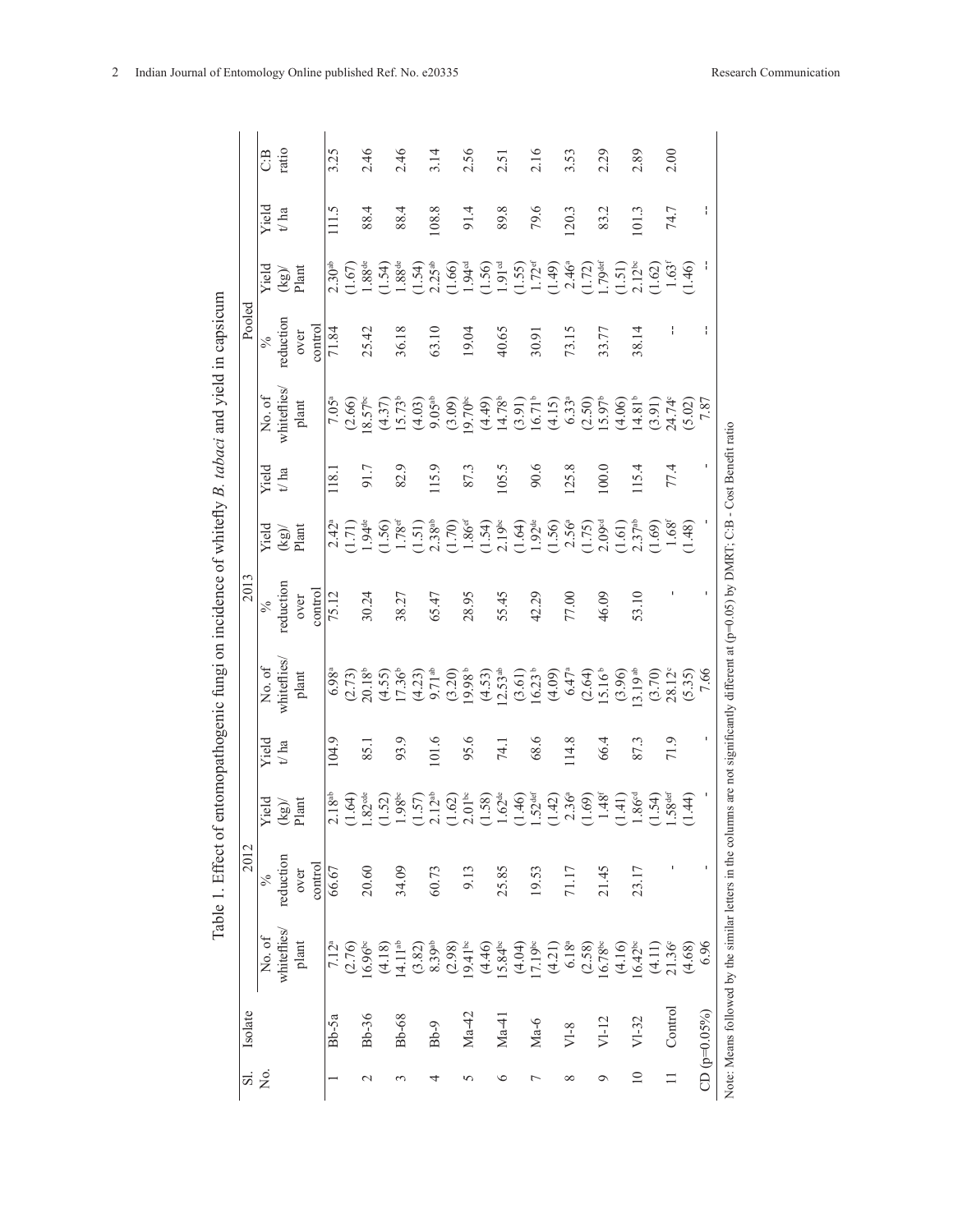(UHS), Bagalkot, Karnataka, India (Horticultural cropspackage of practices, 2012). The foliar sprays of oil formulations of entomopathogenic fungi  $\omega$  the dose 1x 108 cfu/ ml were imposed thrice at 15 days intervals as soon as *B. tabaci* incidence was noticed and the experiment was repeated for two consecutive years. The pre and post count observations on *B. tabaci* incidence were recorded on three leaves/ plant (lower, medium and upper part) at each spray. The data were statistically analysed using SPSS v16 software. The treatment-wise yield of capsicum/ plant were also recorded separately and converted to / ha basis. The cost benefit ratio was calculated for the pooled data based on the formula- BC Ratio =NR/CC where NR- net returns, and CC- cost of cultivation.

## **RESULTS AND DISCUSSION**

The incidence of *B. tabaci* got significantly reduced in all the treatments with entomopathogenic fungi (EPF) during both years as shown in Table 1. During 2012, the incidence ranged from 6.18 to 19.41/ plant in all EPF treated plots as compared to 21.36 whiteflies /plant in the untreated control. Among the ten isolates tested, Vl-8 isolate of *L. muscarium*, Bb-5a and Bb-9 isolates of *B. bassiana* showed the least whitefly incidence (6.18, 7.12 and 8.39 whiteflies/ plant) with reduction of 71.17, 66.67 and 60.73%, respectively over control and were on par with each other. Similarly, during 2013, the least incidence was in the plots treated with Vl-8 isolate of *L. muscarium*, Bb-5a and Bb-9 isolates of *B. bassiana* (6.47, 6.98 and 9.71 whiteflies/ plant) with reduction of 77.0, 75.12 and 65.47%, respectively and at par with each other. The pooled data indicated that Vl-8 isolate of *L. muscarium*, Bb-5a and Bb-9 isolates of *B. bassiana* were superior with reduction of 73.15, 71.84 and 63.1%, respectively which were at par with each other. Singh and Joshi (2020) reported that three foliar applications of *L. lecanii* bioformulation  $\omega$  10 and 12 g/ l at 10 days interval showed 60-61% reduction of whitefly in capsicum. Cuthbertson and Walters (2005) demonstrated that the application of *L. muscarium* (Mycotal, Koppert Biological Systems Ltd., UK) resulted in a significant increase in the mortality of sweet potato whitefly *B. tabaci* under glasshouse cultivation. Flores et al., 2015 reported 51.5, 43.5 and 34.6% mortality of *B. tabaci* adults in beans with *B. bassiana*, *M. anisopliae* and *I. fumosorosea* respectively. *L. lecanii* was found most virulent among the fungal isolates tested against *B. tabaci* in tomato crop under greenhouse conditions (Abdel-Raheem and Lamya, 2016). In the present study, *L. muscarium* (Vl8 isolate) and *B. bassiana* isolates (Bb-5a and Bb-9) showed 63-73% reduction in incidence.

Pooled data of yield revealed significantly higher yields of 120.3, 111.5 and 108.8 t/ ha in the treatments with Vl-8 isolate of *L. muscarium*, Bb-5a and Bb-9 isolates of *B. bassiana*, respectively and were on par with each other. The cost benefit ratio was found highest (3.53) in *L. muscarium* (ICAR-NBAIR-Vl-8) treatment, followed by *B. bassiana* (ICAR-NBAIR-Bb5a) treatment (3.25) and (ICAR-NBAIR-Bb9) treatment (3.14) and the rest of the treatments showed C:B ratio in the range of 2.0-2.56 (Table 1). Sreedhara et al. (2013) reported C:B ratio of 3.92 with chemical insecticide treatment for capsicum pest management under protected conditions, while Rath and Ghosal (2015) observed C:B ratio of 2.98 and 0.80 in chemical insecticide treatment in capsicum under greenhouse and open field conditions, respectively. In the present study, the cost benefit ratio was found 3.14-3.53 in the treatments with *L. muscarium* (Vl-8) and *B. bassiana* (Bb-5a and Bb-9 isolates). *Bemisia tabaci* infestation has been observed regularly in capsicum under protected cultivation in Karnataka, Tamil Nadu, Maharashtra, and Himachal Pradesh in spite of repeated use of insecticides. The results of the present study provide a safe and cost-effective control strategy for capsicum whitefly management. Three rounds of foliar sprays of oil formulations of *L. muscarium* (Vl-8)/*B. bassiana*  $(Bb-5a/Bb-9)$  at 15 days intervals  $\omega$  the dose  $1x10^8$  cfu/ ml at the initial incidence was found effective.

### **ACKNOWLEDGEMENTS**

The authors thank the Director, ICAR-National Bureau of Agricultural Insect Resources, Bengaluru, Karnataka, India for the support.

#### **REFERENCES**

- Abdel-Raheem M A, Lamya A A K. 2016. Virulence of three entomopathogenic fungi against whitefly, *Bemisia tabaci* (Gennadius) (Hemiptera: Aleyrodidae) in tomato crop. Journal of Entomology 14: 155-159.
- Cuthbertson A G S, Walters K F A. 2005. Pathogenicity of the entomopathogenic fungus, *Lecanicillium muscarium*, against the sweet potato whitefly *Bemisia tabaci* under laboratory and glasshouse conditions. Mycopathologia 160: 315-319.
- Greathead A H. 1986. Host plants. *Bemisia tabaci* a literature survey on the cotton whitefly with an annotated bibliography. M J W Cock (ed.). CAB International Institute of Biological Control, Ascot, UK. Chapter 3, pp. 17-25.
- Flores M, Pucheta D, Rodriguez N, Torre M, Ramos L. 2012. Mycoinsecticide effects of *Beauveria bassiana*, *Metarhizium anisopliae*, and *Isaria fumosorosea* on the whitefly *Bemisia tabaci* (Homoptera: Aleyrodidae) in different strata of bean. African Journal of Microbiology Research 6: 7246-7252.